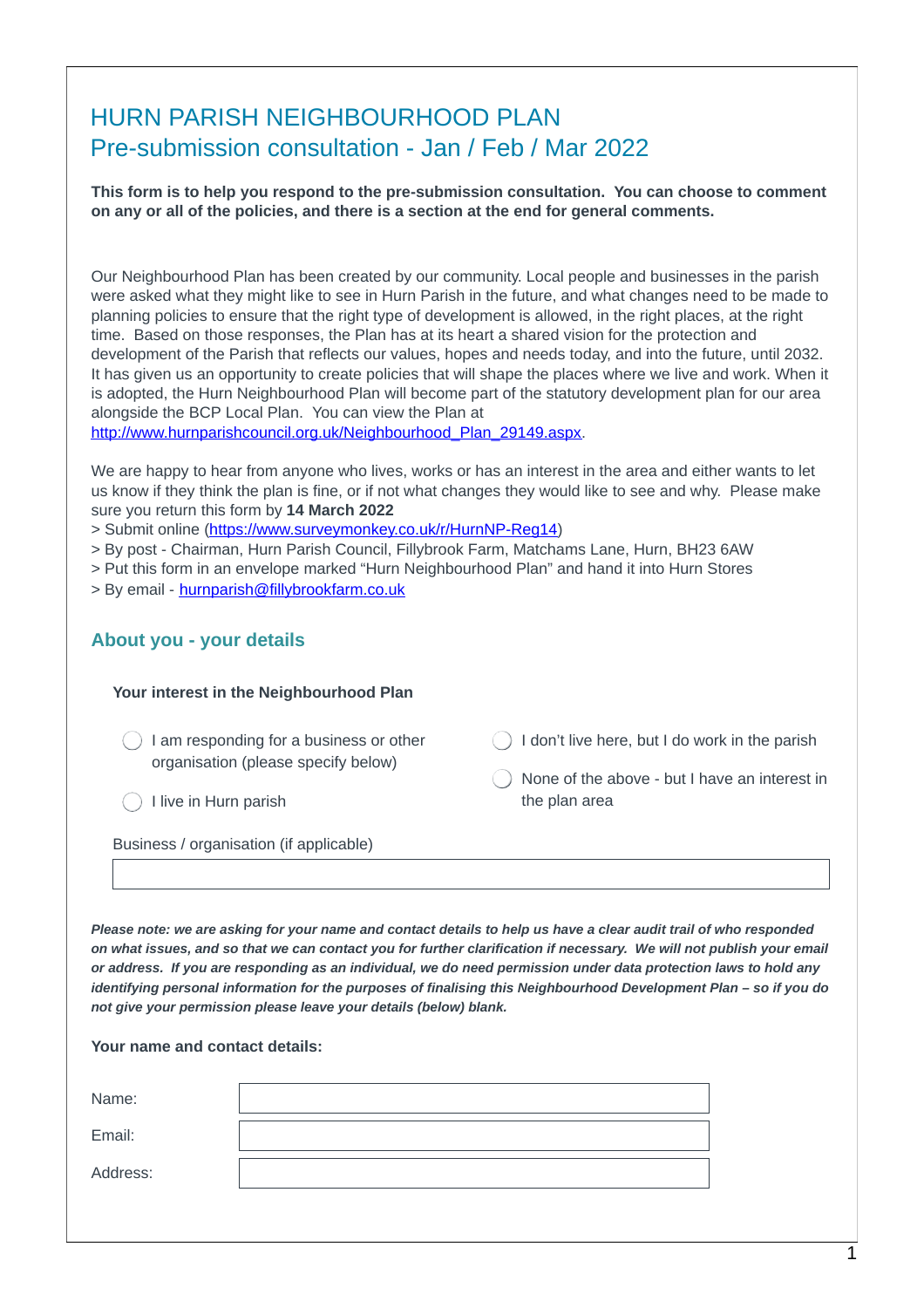### **Your thoughts on the Neighbourhood Plan policies**

**The Plan contained the following 7 policies - please let us know whether you agree with them.** *You can expand on any comments by using the space at the end if you need to.*

|                                                              |  | Agree Disagree Neither / not sure |
|--------------------------------------------------------------|--|-----------------------------------|
| Policy 1. Respecting Hurn's Historic Character               |  |                                   |
| If you disagree, please say what change you want and why     |  |                                   |
|                                                              |  |                                   |
| Policy 2. Local Landscape Character                          |  |                                   |
| If you disagree, please say what change you want and why     |  |                                   |
|                                                              |  |                                   |
| Policy 3. Important Local Gap                                |  |                                   |
| If you disagree, please say what change you want and why     |  |                                   |
|                                                              |  |                                   |
| Policy 4. Access to the Countryside                          |  |                                   |
| If you disagree, please say what change you want and why     |  |                                   |
|                                                              |  |                                   |
| Policy 5. Woodland, Heathland and Farmland                   |  |                                   |
| If you disagree, please say what change you want and why     |  |                                   |
|                                                              |  |                                   |
| Policy 6. Supporting Community Facilities and Local Services |  |                                   |
| If you disagree, please say what change you want and why     |  |                                   |
|                                                              |  |                                   |
| Policy 7. Creating safer roads and pedestrian / cycle routes |  |                                   |
| If you disagree, please say what change you want and why     |  |                                   |
|                                                              |  |                                   |
|                                                              |  |                                   |
|                                                              |  |                                   |
|                                                              |  |                                   |
|                                                              |  |                                   |